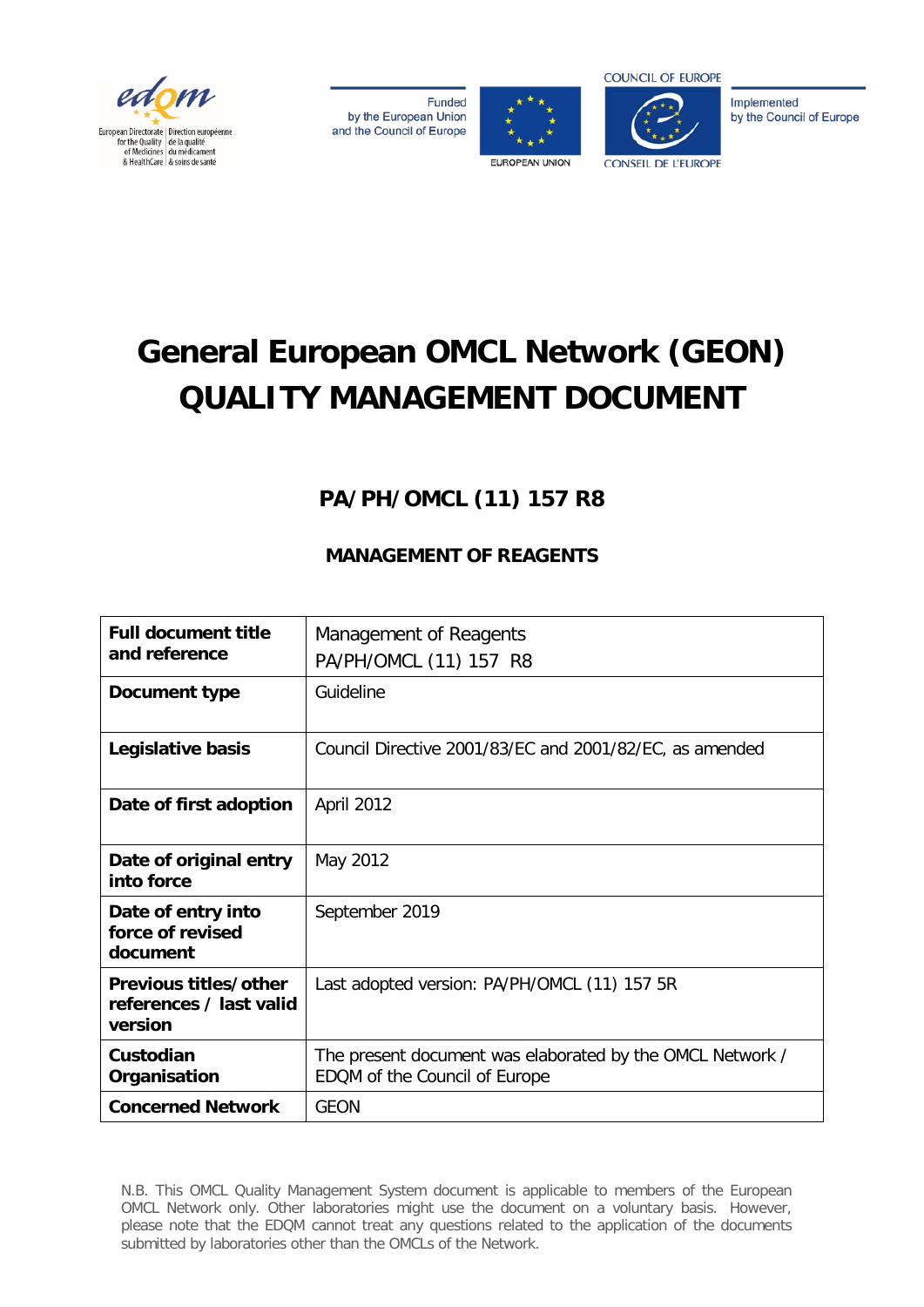### **Management of Reagents**

Note: Mandatory requirements in this guideline are defined using the terms "shall" or "must". The use of "should" indicates a recommendation. For these parts of the text other appropriately justified approaches are acceptable. The term "can" indicates a possibility or an example with non-binding character.

#### **INTRODUCTION**

The aim of this Guideline is to describe the management of reagents at OMCLs.

For practical reasons, in this Guideline reagents are divided into five categories:

- 1. Purchased reagents in their original container;
- 2. Purchased reagents which have been transferred into another container;
- 3. In-house prepared reagents;
- 4. Water manufactured by the OMCL using qualified equipment;
- 5. Volumetric solutions.

Management of the reagents covers the entire life cycle of the reagents from purchasing/preparation (in the case of preparations) to use and disposal.

The major points to consider in the life cycle of reagents are:

- 1. Types of reagent and the quality, depending on their use;
- 2. Selection of the supplier based on the suppliers' qualification;
- 3. Verification of reagents upon receipt;
- 4. Labelling of the reagent (avoiding misuse/misidentification);
- 5. Storage conditions;
- 6. Ensuring that the reagent is not compromised in any way before being used;
- 7. Checking the expiry dates of reagents before use (it is not necessary to document this verification);
- 8. Documenting the use of reagents used in analyses ensuring traceability at least to batch number and expiry date;
- 9. Disposal of the reagent.

More detailed information on the supplier selection, verification, labelling, storage, expiration and disposal are given in the Table below.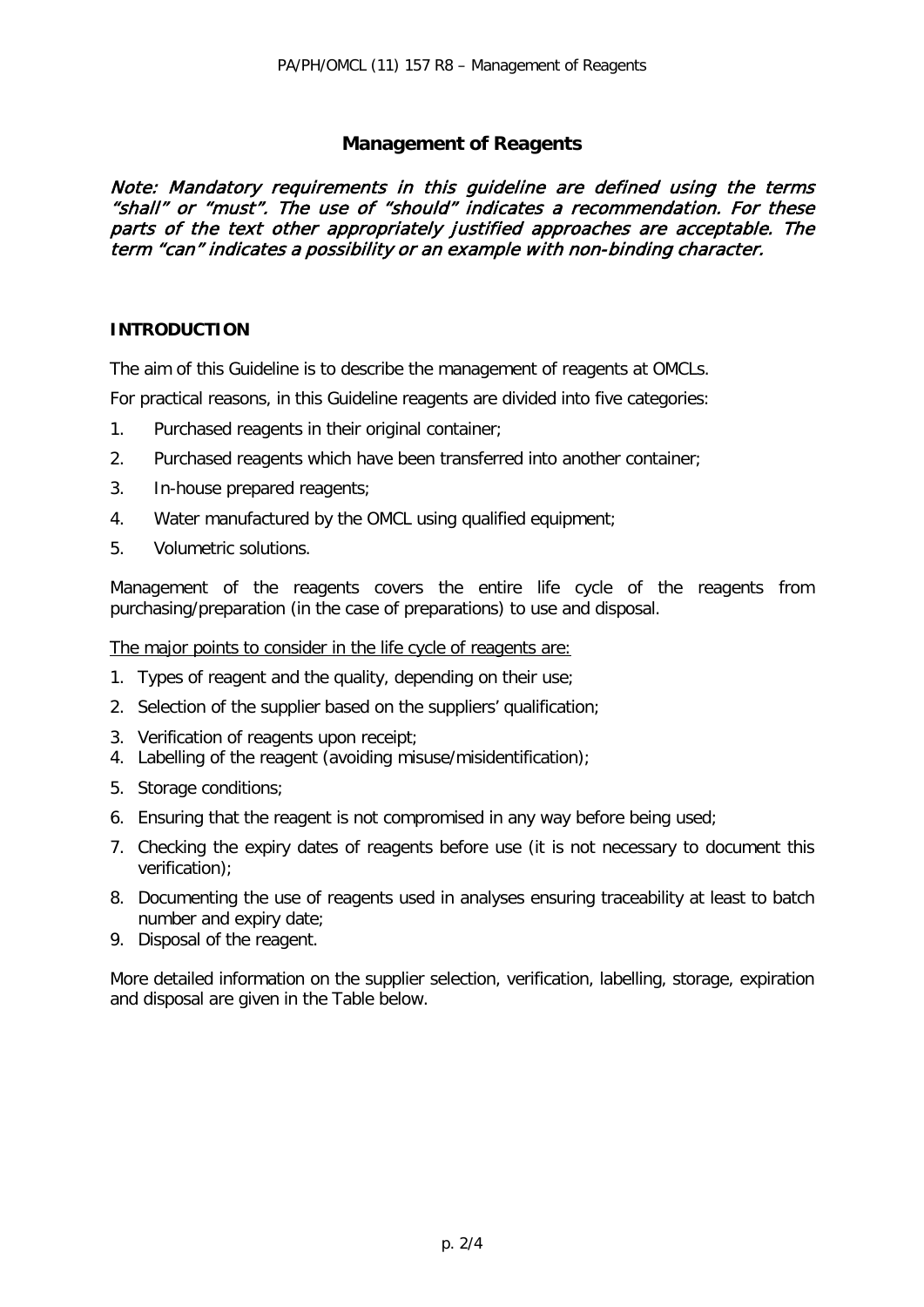| <b>Activity</b>                | <b>Purchased reagents</b><br>in their original<br>container                                                                                                                                                                                                                                                                                             | <b>Purchased reagents</b><br>which have been<br>transferred into<br>another container                                                                                                                                                                                                                                                                                                                                                        | In-house reagents | Water manufactured<br>by the OMCL | <b>Volumetric solutions</b> |  |
|--------------------------------|---------------------------------------------------------------------------------------------------------------------------------------------------------------------------------------------------------------------------------------------------------------------------------------------------------------------------------------------------------|----------------------------------------------------------------------------------------------------------------------------------------------------------------------------------------------------------------------------------------------------------------------------------------------------------------------------------------------------------------------------------------------------------------------------------------------|-------------------|-----------------------------------|-----------------------------|--|
| External provider<br>selection | Suitable external providers should be used where<br>possible and documented in the OMCL's quality<br>management system.                                                                                                                                                                                                                                 |                                                                                                                                                                                                                                                                                                                                                                                                                                              | N/A               |                                   |                             |  |
| Verification on<br>receipt     | be decided by the laboratory.                                                                                                                                                                                                                                                                                                                           | This could be divided into an administrative part<br>(documented checking of the invoice, delivery note<br>and the integrity of the container, including storage<br>temperature) and a scientific part (documented<br>checking of the actual quality of the reagent given<br>on the label or certificate against the requested<br>quality). Specific in-house testing may be required<br>for some reagents. The level of verification should | N/A               |                                   |                             |  |
| Labelling -<br>general         | The labelling information (general and specific) is recorded on the container, or may be recorded in a leaflet, register, LIMS system (or<br>equivalent)<br>Name of the substance/reagent.<br>Date received/prepared.<br>Expiry date.<br>Storage conditions, if applicable, any specific protection measures (e.g. protect from heat/light/atmosphere). |                                                                                                                                                                                                                                                                                                                                                                                                                                              |                   |                                   |                             |  |
|                                | Concentration and/or purity of the reagent, if applicable.                                                                                                                                                                                                                                                                                              |                                                                                                                                                                                                                                                                                                                                                                                                                                              |                   |                                   |                             |  |